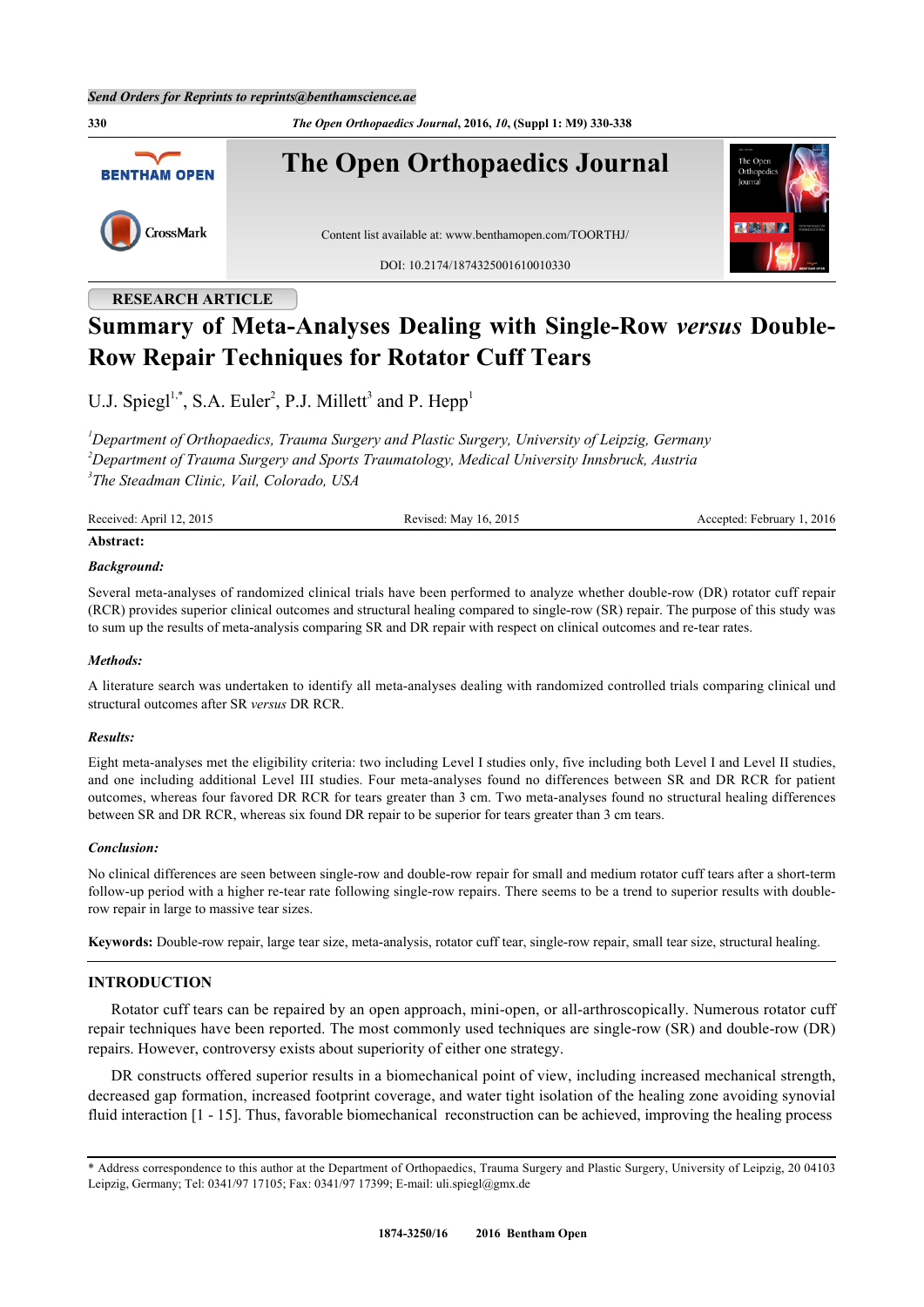and allowing for a more aggressive postoperative shoulder mobilization  $[1, 3]$  $[1, 3]$  $[1, 3]$  $[1, 3]$ . In contrast, it is postulated that SR constructs lead to less interaction with the regional blood supply at the healing zone supporting the biologic healing process. Additionally, the implant costs are lower in SR reconstruction techniques [[16\]](#page-6-2).

On a clinical point of view, the results comparing outcomes after SR *versus* DR repair have been inconsistent. Whereas some studies report significantly superior results after DR repair with respect to subjective, objective, and radiographic outcomes [[17](#page-6-3) - [25](#page-7-0)], several studies have found no differences between both techniques [[26](#page-7-1) - [36](#page-7-2)].

There are several meta-analyses available [[29](#page-7-3), [34,](#page-7-4) [35,](#page-7-5) [37](#page-7-6) - [41\]](#page-7-7) as well as a recent systematic review [[42](#page-8-0)] dealing with this entity. The purpose of this study was to sum up the results of meta-analyses comparing SR and DR repair with respect on clinical outcomes and re-tear rates.

#### **METHODS**

A literature review was based on a systematic review of the literature using PubMed database, and Cochrane Database. The search was performed using the terms: single-row, double-row, rotator cuff, and meta-analysis [\[42](#page-8-0)]. The search was conducted on April 1, 2015. The search was limited to articles written in English or German language. We included all meta-analyses that compared SR and DR rotator-cuff repair techniques excluding studies with Oxman-Guyatt scores of 1 and 2, which are considered to indicate that the studies have "major flaws" [[43,](#page-8-1) [44](#page-8-2)] . A total of eight studies were included for this study [[34,](#page-7-4) [35,](#page-7-5) [37](#page-7-6) - [41,](#page-7-7) [45\]](#page-8-3). They are listed in Table **[1](#page-1-0)**. Compared to the systematic review by Mascarenhas *et al.* [[42\]](#page-8-0), one study has been included and one study was excluded because of the insufficient Oxman-Guyatt score [\[45](#page-8-3), [46](#page-8-4)].

| <b>Studies</b>             | <b>Year of publication</b> | <b>Number of patients</b> | Number of primary studies | Level of evidence (primary<br>studies) |
|----------------------------|----------------------------|---------------------------|---------------------------|----------------------------------------|
| Perser et al. [41]         | 2011                       | 303                       |                           | $I - II$                               |
| Prasathaporn et al. [34]   | 2011                       | 308                       |                           | $I - II$                               |
| Sheibani-Rad et al. [35]   | 2013                       | 349                       |                           |                                        |
| Chen et al. [39]           | 2013                       | 476                       | 12                        | $I - III$                              |
| Zhang <i>et al.</i> $[40]$ | 2013                       | 619                       |                           | $I - II$                               |
| Xu et al. [38]             | 2014                       | 651                       |                           | $I - II$                               |
| Millett et al. [37]        | 2014                       | 567                       |                           |                                        |
| Ying <i>et al.</i> [45]    | 2014                       | 807                       |                           | $I - II$                               |
| All Studies                | 2011-2014                  | 1075                      |                           | $I - III$                              |

<span id="page-1-0"></span>**Table 1. Meta-analyses included in this review.**

The included studies were heterogeneous with respect to both the standardized and non-standardized outcome measures used[[42](#page-8-0)]. A total of six clinical indices were utilized: Constant scores, American Shoulder and Elbow Surgeons (ASES) scores, University of California, Los Angeles (UCLA) scores, Western Ontario Rotator Cuff (WORC) index scores, Disabilities of the Arm, Shoulder and Hand (DASH) scores, and Single Assessment Numeric Evaluation (SANE) scores. Additionally, the studies were heterogeneous with respect to their method analyzing postoperative structural healing rates [[42\]](#page-8-0), ranging from complete re-tears, partial re-tears, rates of overall re-tears, and rates of tendon healing.

The study qualities and validities ranged from 12 to 17 based on the QUOROM score, with the maximum possible score being 18, and a medium of 3.5 (range 2-7) [[42\]](#page-8-0).

The meta-analyses are summed up including the main message.

### **RESULTS**

Eight meta-analyses were included in this study (Table **[1](#page-1-0)**). The primary studies that have been included in the metaanalyses are listed in Table **[2](#page-2-0)**. The summary of all meta-analyses including the authors' conclusion are described in the following section in chronological order of the year of publication.

Perser *et al.* [\[41\]](#page-7-7) included three Level I [\[28](#page-7-11), [30](#page-7-12), [31\]](#page-7-13) and two Level II [[18](#page-6-4), [48\]](#page-8-5) studies with a total of 303 patients with a mean follow-up of 19.7 months. They were unable to analyze repair results according to tear size or number of anchors, owing to lack of detail in the studies. The authors pointed out that no study was adequately powered to detect a 5-point difference on the Constant, ASES, or Western Ontario Rotator Cuff Index scores or a 2-point difference on the UCLA scale and were unable to support their hypothesis that double-row rotator cuff repair would lead to better clinical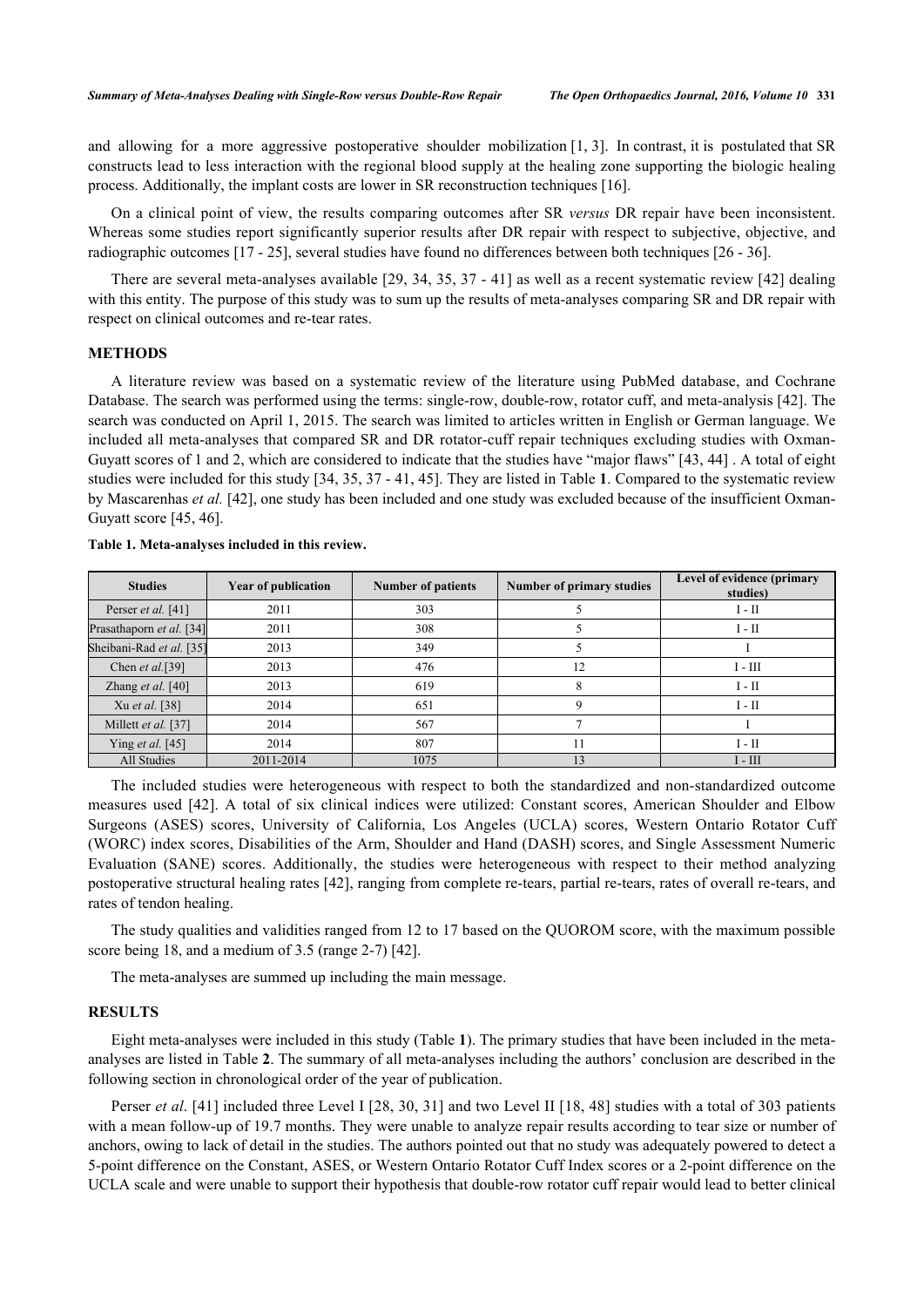and radiographic results compared with single-row.

Prasathaporn *et al*. [\[34](#page-7-4)] reported a meta-analysis of 2 Level I [[28,](#page-7-11) [30](#page-7-12), [31\]](#page-7-13) and 3 Level II [[19](#page-6-5), [48\]](#page-8-5) studies available up until 2009 comparing single- and double-row arthroscopic treatment for rotator cuff tears. They used standardized mean differences to compare clinical (ASES, ZCLA, Constant, SST, SANE, WORC, DASH, pain, patient satisfaction, range of motion, muscle strength, return to pre-injury level of activity, complications) and structural outcomes of above mentioned 5 studies with a total of 308 patients. They reported significantly improved tendon healing and external rotation following double-row repair (relative risk,  $1.41$ ; 95% CI,  $1.01$  to  $1.95$ ;  $p = 0.04$ ; mean difference, 2.50; 95% CI, 1.13 to 3.87; *p* = 0.0003, respectively). No significant differences were found for functional scores, muscle strength, or adverse events. By means of MRI and Arthro-CT, the re-tear rate was lower in the double-row group, but not significantly. Reported results were derived by evaluating comparable data of at least three studies.

| <b>Primary study</b>            | Perser et<br>al. [41]    | Prasathaporn et<br>al. [34] | Sheibani-Rad et<br>al. [35] | Chen et<br><i>al.</i> [39] | Zhang et<br><i>al.</i> [40] | Xu et<br>al. [38]        | Millett et<br><i>al.</i> [37] | Ying et<br>al. [45] |
|---------------------------------|--------------------------|-----------------------------|-----------------------------|----------------------------|-----------------------------|--------------------------|-------------------------------|---------------------|
| Sugaya et al.[24]               | $\overline{\phantom{0}}$ |                             |                             | $+$                        | ۰.                          |                          | ۰.                            |                     |
| Charousset et al.[18]           | $^{+}$                   | $^{+}$                      |                             | $^{+}$                     | $^{+}$                      | $^{+}$                   | -                             | $^{+}$              |
| Franceschi et al.[30]           | $+$                      | $+$                         | $+$                         | $+$                        | $+$                         | $+$                      | $+$                           | $+$                 |
| Park et al.[48]                 | $^{+}$                   | $^{+}$                      |                             | $^{+}$                     | $^{+}$                      | $^{+}$                   | -                             | $^{+}$              |
| Grasso et al. [31]              | $+$                      | $+$                         | $+$                         | $+$                        | $+$                         | $+$                      | $+$                           | $+$                 |
| Burks et al.[28]                | $^{+}$                   | $^{+}$                      | $^{+}$                      | $^{+}$                     | $^{+}$                      | $^{+}$                   | $^{+}$                        | $^{+}$              |
| Aydin et al. [26]               |                          |                             |                             | $^{+}$                     | $+$                         | $+$                      |                               | $+$                 |
| Koh et al.[32]                  |                          |                             |                             | $^{+}$                     | $^{+}$                      | $^{+}$                   | $^{+}$                        | $^{+}$              |
| Mihata et al. [49]              | $\overline{\phantom{0}}$ |                             | -                           | $+$                        | $\overline{\phantom{0}}$    | $\overline{\phantom{a}}$ |                               |                     |
| Carbonel et al.[19]             | $\overline{\phantom{a}}$ |                             |                             | $^{+}$                     |                             | $^{+}$                   | $^{+}$                        | $^{+}$              |
| Lapner et al.[22]               |                          |                             |                             | $+$                        |                             | -                        | $+$                           | $+$                 |
| Ma et al. $[50]$                |                          |                             |                             | $^{+}$                     |                             | $^{+}$                   |                               | $^{+}$              |
| Gartsman et al. <sup>[51]</sup> | -                        | -                           |                             |                            |                             |                          | $+$                           | $+$                 |

<span id="page-2-0"></span>**Table 2. Primary studies included in meta-analyses.**

The authors concluded that there was no significant difference regarding improvement in clinical outcome after SR or DR repair. However, there was a significantly higher rate of tendon healing and greater external rotation after DR repair compared to SR repair.

Shabani-Rad *et al*. [[35\]](#page-7-5) performed a systematic meta-analysis of 5 Level I studies [[22,](#page-7-16) [28,](#page-7-11) [30](#page-7-12) - [32](#page-7-15)] available up until 2012 comparing SR and DR arthroscopic treatment for rotator cuff tears in terms of clinical outcome. They found no significant differences in clinical outcomes (ASES, UCLA, Constant) evaluating a total of 349 patients included after a minimum follow-up of 18 months (mean 21.2 months). Analysis for heterogeneity did not show any differences between the studies. Due to incomplete data available, the rate of structural re-tears was not evaluated.

The authors concluded that there were no significant differences in clinical outcomes between the SR and DR RCR in a meta-analysis of Level I studies.

Chen *et al*. [\[39](#page-7-8)] included 12 studies in the meta-analysis (Levels I, II, and III) with a total of 476 patients enrolled in level I studies. The mean follow-up ranged from 12 to 34 months. Each study compared the 2 groups and found no statistically significant differences in terms of age, male ratio, dominant extremity, rotator cuff tear size, fatty degeneration, and follow-up. No clinically significant difference could be demonstrated regarding the shoulder function scores. The analysis of 6 Level I randomized controlled trials with a good rating score of 13 to 17, according to the CONSORT checklist [[19,](#page-6-5) [22,](#page-7-16) [28](#page-7-11), [30](#page-7-12) - [32\]](#page-7-15) confirmed these findings. Radiographic assessment results for rotator cuff footprint integrity were documented in 5 Level I studies at the final follow-up [\[19](#page-6-5), [22,](#page-7-16) [28,](#page-7-11) [30](#page-7-12)]. The odds of intact healing in a radiographic image were higher in patients treated with double-row repair than in patients treated with single-row repair. A subgroup analysis was performed with 5 articles[[19,](#page-6-5) [24,](#page-7-14) [47](#page-8-9) - [49\]](#page-8-6) studying the outcome in dependence on rotator cuff tear size (tear sizes less than 3 cm and tears greater than 3 cm): A small but statistically significant benefit of double-row repair was observed in the subgroup of tears greater than 3 cm. However, these differences were not clinically significant.

The authors concluded that the repair of rotator cuffs using arthroscopic DR suture anchor techniques has a significantly higher rate of tendon healing, as determined by imaging, than does arthroscopic SR suture anchor techniques. However, this healing has not been universally shown to translate into improved overall clinical function in patients. Thus, DR repair should be used in carefully selected patients.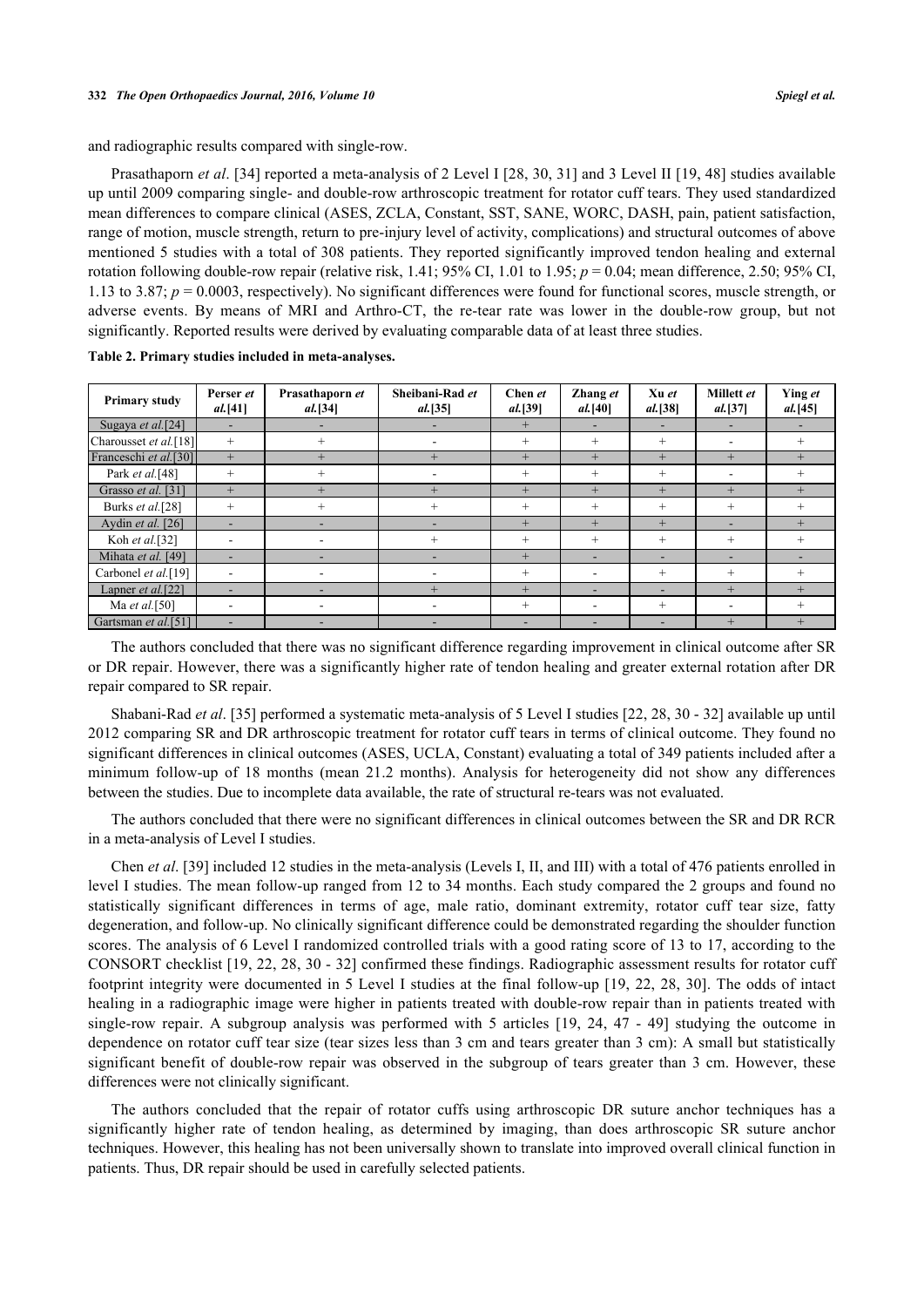Zhang *et al*. [\[40](#page-7-9)] included 6 level I [[19,](#page-6-5) [22,](#page-7-16) [30](#page-7-12) - [32,](#page-7-15) [49\]](#page-8-6) and 2 level II [\[18](#page-6-4), [47\]](#page-8-9) studies with a total of 619 patients in the meta-analysis. Minimum follow-up was 2 years (range: 24 – 33.5 months). Clinical outcome measurements were the ASES score, UCLA score, and constant score. Additionally structural outcomes confirming re-tears were analyzed dividing those into full-thickness re-tears, partial thickness re-tears, and cuff integrity. The authors found significantly lower ASES scores and UCLA scores after single-row repair compared with double row repair (mean difference, -0.84; 95% CI, -1.66 to -0.02; mean difference, -0.75; 95% CI, -1.30 to -2.20, respectively). No difference was seen with respect to the constant score. With respect to post-operative rotator cuff integrity, the relative risk of cuff integrity was 20% lower in the SR group (relative risk, 0.81; 95% CI, 0.72 to 0.91; *p* = 0.0004). The relative risk of partial thickness tears was 93% higher in the SR group (relative risk, 1.93; 95% CI, 1.20 to 3.11; *p* = 0.007). No differences were seen for full-thickness tears. A subgroup analysis was performed with 3 articles [\[19](#page-6-5), [47](#page-8-9), [49](#page-8-6)] studying the outcome in dependence on rotator cuff tear size (tear sizes less than 3 cm and tears greater than 3 cm). The authors found significant higher UCLA scores, and ASES scores in the patients with large to massive tears in the DR group (mean difference, -1,17, 95% CI, -0.33 to -2.01; mean difference, -1.95; 95% CI, -3.14 to -0.76, respectively), whereas no differences were seen in those patients with small to medium tear sizes.

The authors concluded that the DR fixation technique increases the post-operative rotator cuff integrity and improves the clinical outcomes, especially for tear sizes greater than 3 cm. For tear sizes less than 3 cm, there was no difference in clinical outcomes between the two techniques.

Xu *et al*. [\[38](#page-7-10)] included 5 level I [[19](#page-6-5), [28](#page-7-11), [30](#page-7-12) - [32\]](#page-7-15) and 4 level II [\[18](#page-6-4), [26,](#page-7-1) [47](#page-8-9), [49\]](#page-8-6) studies with a total of 651 patients. The mean follow-up time ranged from 12 to 34 months. Clinical outcome measurements were the ASES score, UCLA score, constant score, range of motion (ROM) of the shoulder, and muscle strength. Additionally structural outcomes confirming re-tears were analyzed. The authors found significantly higher ASES scores in the DR group (mean difference, 1.22; 95% CI, 0.39 to 2.05), a statistically significant difference in the re-tear rate, favoring DR repairs (risk ratio, 0.59; 95%, 0.41 to 0.86), and significantly higher internal rotation in the DR patients (mean difference, 1.64; 95% CI, 1.00 to 2.29). No further significant differences were seen. A subgroup analysis was performed with 3 articles [[19](#page-6-5), [47,](#page-8-9) [49](#page-8-6)] studying the outcome in dependence on rotator cuff tear size (tear sizes less than 3 cm and tears greater than 3 cm). The authors found significant higher UCLA scores, and ASES scores in the patients with large to massive tears in the DR group (mean difference, -1,48, 95% CI, -0.44 to -2.51; mean difference, 2.08; 95% CI, 0.84 to 3.32, respectively), whereas no differences were seen in those patients with small to medium tear sizes.

The authors concluded that some of the outcome measurements showed significantly better results after DR repair, whereas others could not find significant differences. However, larger tears  $(> 3 \text{ cm})$  show statistically significant improved functional outcomes with DR repairs.

Millett *et al.* [[37\]](#page-7-6) included level I studies only. A total of 7 studies were included [[19,](#page-6-5) [22](#page-7-16), [28](#page-7-11), [30](#page-7-12) - [32](#page-7-15), [50\]](#page-8-7) with a total of 567 patients and a mean follow-up of 23.2 months. Clinical outcome measurements were the ASES score, UCLA score, and the constant score. Additionally structural outcomes conforming re-tears were analyzed. No significant differences were seen in preoperative and postoperative change in all clinical scores between the SR and DR groups. However, there was a statistically significant increased risk of imaging-proven re-tears in the SR group (relative risk, 1.76, 95% CI, 1.25 to 2.48; *p* = 0.001).

The authors concluded that SR repairs resulted in a significantly higher re-tear rate compared with DR re-tears. However, there were no statistically significant differences in outcome scores between SR and DR repairs.

Ying *et al*. [\[45](#page-8-3)] included 7 level I [\[19](#page-6-5), [22,](#page-7-16) [28](#page-7-11), [30](#page-7-12) - [32](#page-7-15), [50\]](#page-8-7) and 4 level II [[18,](#page-6-4) [26](#page-7-1), [47,](#page-8-9) [49\]](#page-8-6) studies with a total of 807 patients in the meta-analysis. The mean follow-up time was 24.7 months (range 12 to 36 months). Clinical outcome measurements were the ASES score, UCLA score, constant score, shoulder muscle strength, range of motion, surgical time, and patient satisfaction. Additionally structural outcomes confirming re-tears were analyzed. No statistically significant and clinically relevant difference was seen in clinical outcome scores, muscle strength, tendon healing, and patient satisfaction. Operative time was significantly longer for DR repair than SR repair (standard mean difference, 17.65; 95% CI, 8.89 to 26.42;  $p < 0.05$ ). Additionally, UCLA scores at final follow-up were in favor of DR repair. However, the differences were not clinically relevant. A subgroup analysis was performed with 3 articles [[19](#page-6-5), [47,](#page-8-9) [49](#page-8-6)] studying the outcome in large rotator cuff tears (tears greater than 3 cm). A small statistically significant benefit of DR repair was observed in the subgroup of tears greater than 3 cm concerning the UCLA score and the external rotation shoulder strength index (mean difference, 1.17;95% CI, 0.33 to 2.01; *p* = 0.006; mean difference, 0.02; 95% CI, 0.00 to 0.03;  $p = 0.03$ , respectively).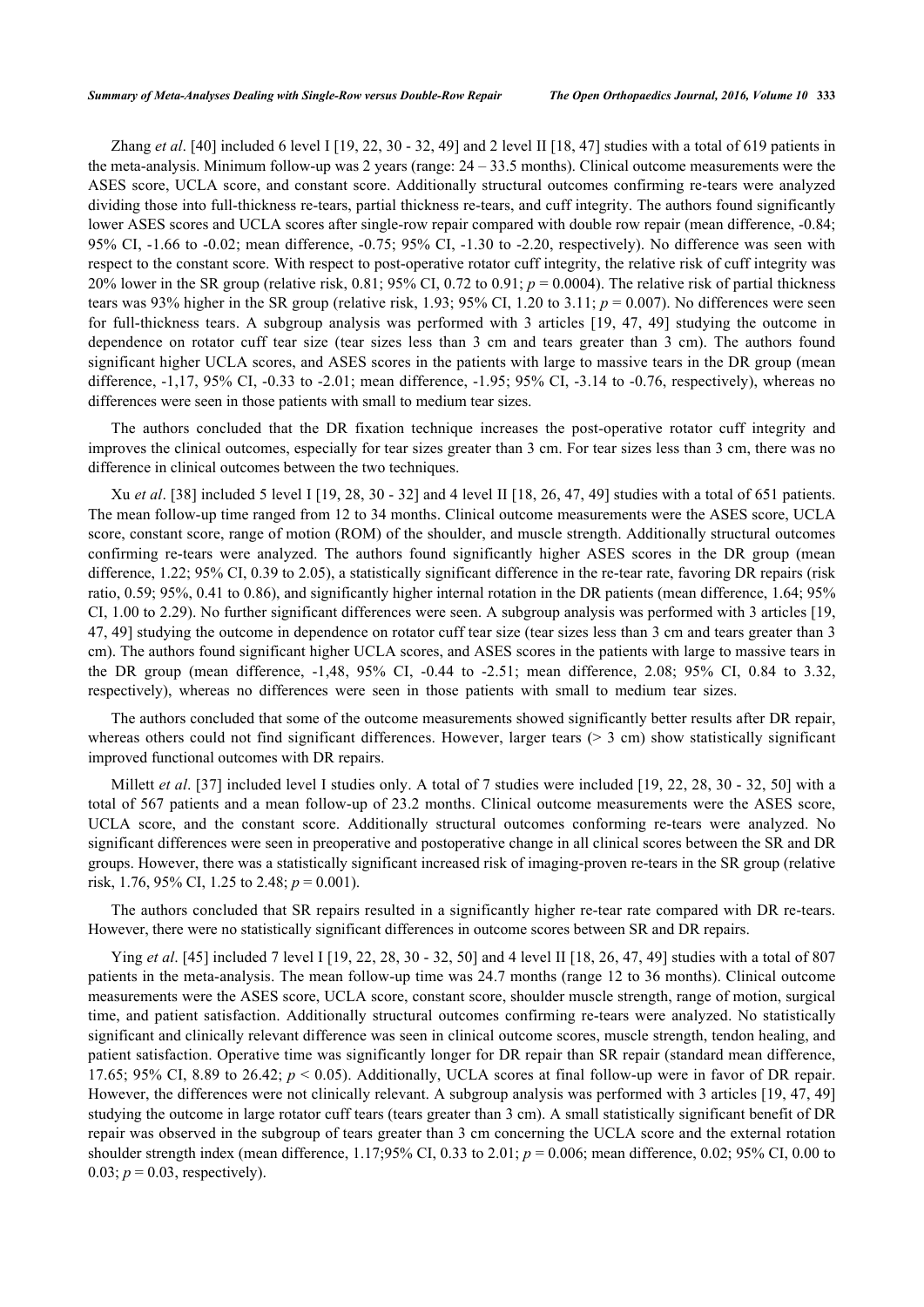The authors concluded that based on the paucity of high-quality evidence it is difficult to reach definitive recommendations. No definite conclusion could be drawn about differences in the overall outcome of DR and SR techniques for repairing small and medium (< 3cm) or large to massive (> 3cm) rotator cuff tears, even though some measures of clinical outcome showed significant differences between both techniques.

The conclusions of all 8 meta-analyses are summarized in Table **[3](#page-4-0)**.

<span id="page-4-0"></span>**Table 3. Main conclusion of the meta-analyses.**

|                        | Conclusion: Statistically significant differences between SR and DR repair |                                                        |                           |  |  |
|------------------------|----------------------------------------------------------------------------|--------------------------------------------------------|---------------------------|--|--|
| <b>Primary studies</b> | Clinical Outcome in small to moderate tears (< 3 cm)                       | Clinical Outcome in large to massive tears<br>(> 3 cm) | <b>Structural healing</b> |  |  |
| Perser et al.          | No difference                                                              |                                                        | No difference             |  |  |
| Prasathaporn et al.    | No difference                                                              | DR: Superior SH                                        |                           |  |  |
| Sheibani-Rad et al.    | No difference                                                              | Not evaluated                                          |                           |  |  |
| Chen et al.            | No difference                                                              | DR: Higher UCLA/ASES                                   | DR: Superior SH           |  |  |
| Zhang et al.           | No difference                                                              | DR: Higher UCLA/ASES                                   | DR: Superior SH           |  |  |
| Xu et al.              | No difference                                                              | DR: Higher UCLA/ASES                                   | DR: Superior SH           |  |  |
| Millett et al.         | No difference                                                              |                                                        | DR: Superior SH           |  |  |
| Ying et al.            | No difference                                                              | DR: Higher UCLA/ASES                                   | DR: Superior SH           |  |  |

SR: Single-row; DR: Double-row; SH: Structural healing

#### **DISCUSSION**

The majority of the studies have shown a higher re-tear rate after SR repair. However, the superior tendon healing after DR repair did not correlate with improved overall clinical shoulder function. Overall, no clinical differences were seen after a follow-up ranging from 12 to 36 months. In contrast, some measures of clinical outcomes showed superior results in patients with large or massive tears, treated by DR repair compared to a SR technique.

Mascarenhas *et al*. [\[42\]](#page-8-0) performed a systemic review of overlapping meta-analysis in 2014 and included 8 metaanalyses [[29,](#page-7-3) [34,](#page-7-4) [35,](#page-7-5) [37](#page-7-6) - [41](#page-7-7)]. In contrast to their study, we excluded the study by DeHaan *et al*. [[29\]](#page-7-3) because of the low Oxman-Guyatt score of 2 and included the study by Ying *et al*.[[45](#page-8-3)] which was published afterwards. Similarly, Mascarenhas *et al*. [\[42](#page-8-0)] concluded that DR RCR results in higher rates of structural healing. However, the authors asked for further cost-effectiveness research to examine whether the superior structural healing following DR repair are still significant when accounting for the higher implant costs and longer operating time. Additionally, the beneficial effect of tissue compression on rotator cuff tears and clinical healing must be delineated more clearly.

Similarly, the latest meta-analysis by Ying *et al*. [[45\]](#page-8-3), who included a total of 11 studies with 807 patients found no clinically relevant differences between SR und DR repairs. However, by performing a subgroup analysis studying the effect of tear size, a small statistically significant benefit of DR repair was observed in patients with tears greater than 3 cm.

Generally, the primary interest after rotator cuff repair is to improve shoulder function and patients' well-being. Lower healing rates are of no concerns if they do not affect the outcome negatively. Thus, SR repair would be the preferred treatment strategy, especially in small and medium tears, based on the lower costs and faster operating time. Notwithstanding, it is surprising that the healing rate does not affect the outcome considerably. There are mainly two rational reasons, which could explain the lack of clinical differences in patients with re-tears compared to those with cuff integrity. First of all, the follow-up period was assessed too short. Even though the majority of the primary re-tears occur between six and twenty-six weeks after arthroscopic rotator cuff repair [[51](#page-8-8)], some evidence exist that rotator cuff tears can remain asymptomatic for several years until they become apparent. Mall *et al*. [\[52](#page-8-10)] analyzed 195 patients with asymptomatic rotator cuff tears. Only 23% of those patients became symptomatic after a period of 2 years. In addition, Yamaguchi *et al*. [\[53](#page-8-11)] studied 45 patients with asymptomatic rotator cuff tears and found that about half of the patients (51%) became symptomatic after a mean of 2.8 years. Similarly, Moosmayer *et al*. [[54\]](#page-8-12) observed 50 patients with asymptomatic rotator cuff tears over a period of 3 years. Eighteen of those (36%) developed symptoms during this time span. The mean follow-up of all meta-analyses ranged from 19.7 to 27.1 months. Thus, it is possible that the gradual transformation to clinically symptomatic rotator cuff tears may take a longer time. Thus a considerable number of patients with re-tears may have not developed relevant symptoms at the time when these studies ended. Additionally, there might be a lack of sufficient shoulder scores. Lubiatowski *et al*. [[55\]](#page-8-13) analyzed 111 patients after an average of 40 months after rotator cuff repair. They found cuff integrity in 74%, complete re-tears in 16% and partial re-tears in 10%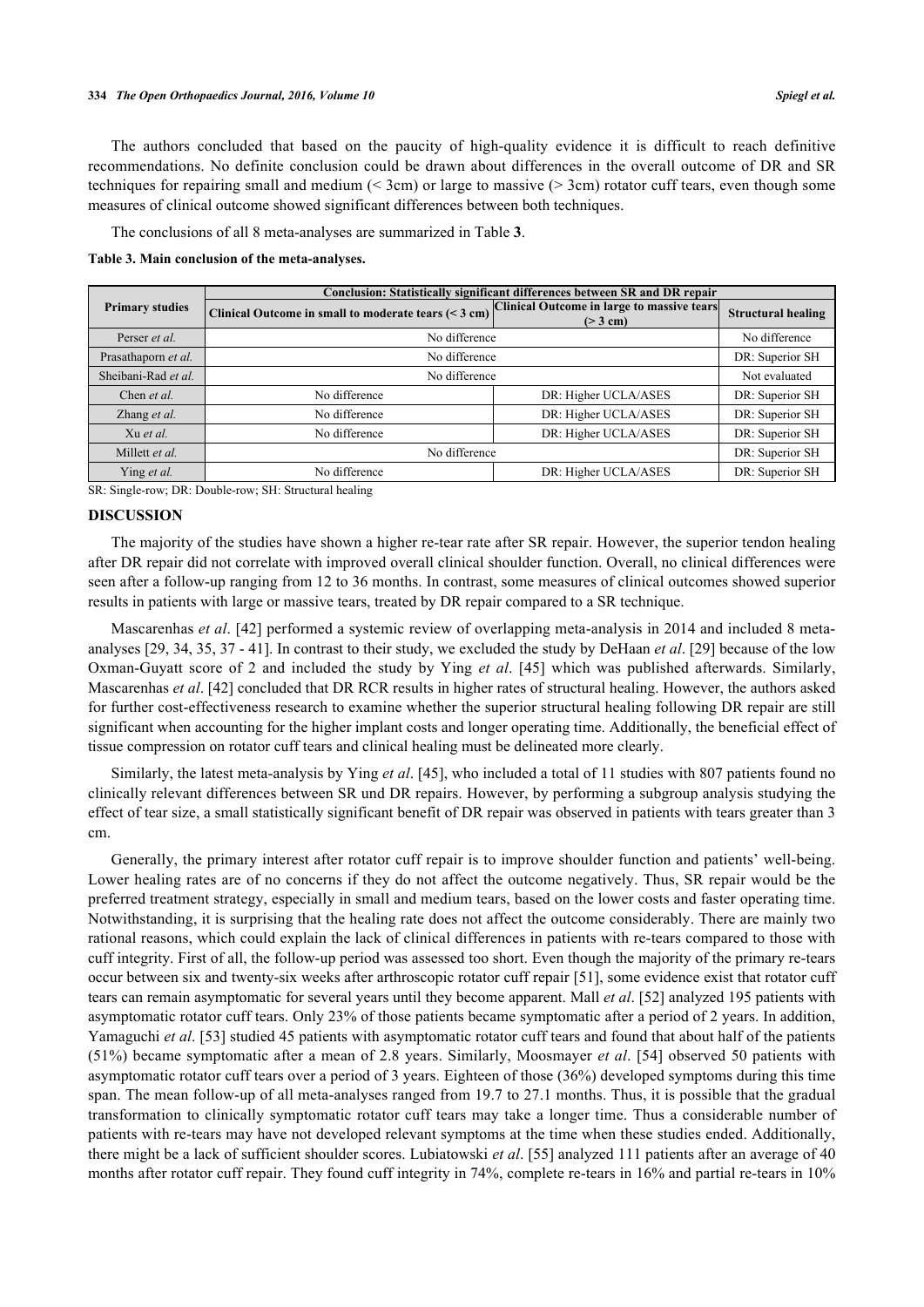of the patients. The authors found no significant differences in the shoulder scores (ASES, UCLA, VAS, ROM) related to the quality of healing. In contrast, there was a difference using isokinetic tests. They observed 29–43 % deficits in peak external rotation torque and a reduced ability to generate shoulder power (40–43%) comparing complete re-tears *versus* full cuff integrity. Additionally, higher loads could be withstood (34–55%) in patients with full cuff integrity compared to patients with complete re-tears. Partial re-tears did not have a negative impact on the biomechanical properties of shoulders. According to these results, there are quantifiable clinical differences in the shoulder function between healed or re-torn rotator cuffs. However, these differences do not seem to affect standard clinical shoulder scores.

There are several limitations to be noted. First of all, this study is no meta-analysis what has to be considered. Next, the conclusions that are done are based on the quality of the original articles that have been analyzed. There are limitations and biases inherent to each study in this review that may have skewed the results. Secondly, due to the potential for publication bias it cannot be ruled out there exists unpublished data, which are not published based on undesirable results.

#### **CONCLUSION**

No clinical differences are seen between SR and DR repair for small and medium rotator cuff tears after a shortterm follow-up period with a higher re-tear rate following SR repairs. There seems to be a trend to superior results with DR repair in large to massive tear sizes. However, further randomized-controlled trials with a follow-up of five years or longer using advanced shoulder tests are warranted to understand, which patient might benefit from the more costintensive and more technically demanding DR technique.

#### **LIST OF ABBREVIATIONS**

| <b>ASES</b> score       | =   | American shoulder and elbow surgeons score  |
|-------------------------|-----|---------------------------------------------|
| <b>CI</b>               | =   | Confidence interval                         |
| <b>CT</b>               | =   | Computer tomography                         |
| <b>DASH</b>             | $=$ | Disabilities of the arm, shoulder and hand  |
| DR.                     | =   | Double-row                                  |
| <b>MRI</b>              | =   | Magnetic resonance imaging                  |
| RCR                     | $=$ | Rotator cuff repair                         |
| <b>ROM</b>              | =   | Range of motion                             |
| <b>SR</b>               | =   | Single-row                                  |
| <b>UCLA</b> score       | $=$ | University of California, Los Angeles score |
| <b>VAS</b>              | $=$ | Visual analogue scale                       |
| <b>WORC</b> index score | $=$ | Western Ontario rotator cuff index scores   |
|                         |     |                                             |

### **CONFLICT OF INTEREST**

U.J.S. and S.A.E. were sponsored by Arthrex. P.J.M. is a consultant for Arthrex and holds stock options with GameReady and VuMedi.

#### **ACKNOWLEDGEMENTS**

The authors have not received grant support or research funding and have no proprietary interests in the materials described in the article.

#### **REFERENCES**

- <span id="page-5-0"></span>[1] Baums MH, Buchhorn GH, Spahn G, Poppendieck B, Schultz W, Klinger HM. Biomechanical characteristics of single-row repair in comparison to double-row repair with consideration of the suture configuration and suture material. Knee Surg Sports Traumatol Arthrosc 2008; 16(11): 1052-60. [\[http://dx.doi.org/10.1007/s00167-008-0590-2\]](http://dx.doi.org/10.1007/s00167-008-0590-2) [PMID: [18758750](http://www.ncbi.nlm.nih.gov/pubmed/18758750)]
- [2] Klinger HM, Steckel H, Spahn G, Buchhorn GH, Baums MH. Biomechanical comparison of double-loaded suture anchors using arthroscopic Mason-Allen stitches *versus* traditional transosseous suture technique and modified Mason-Allen stitches for rotator cuff repair. Clin Biomech (Bristol, Avon) 2007; 22(1): 106-11.

[\[http://dx.doi.org/10.1016/j.clinbiomech.2006.07.009\]](http://dx.doi.org/10.1016/j.clinbiomech.2006.07.009) [PMID: [16996666](http://www.ncbi.nlm.nih.gov/pubmed/16996666)]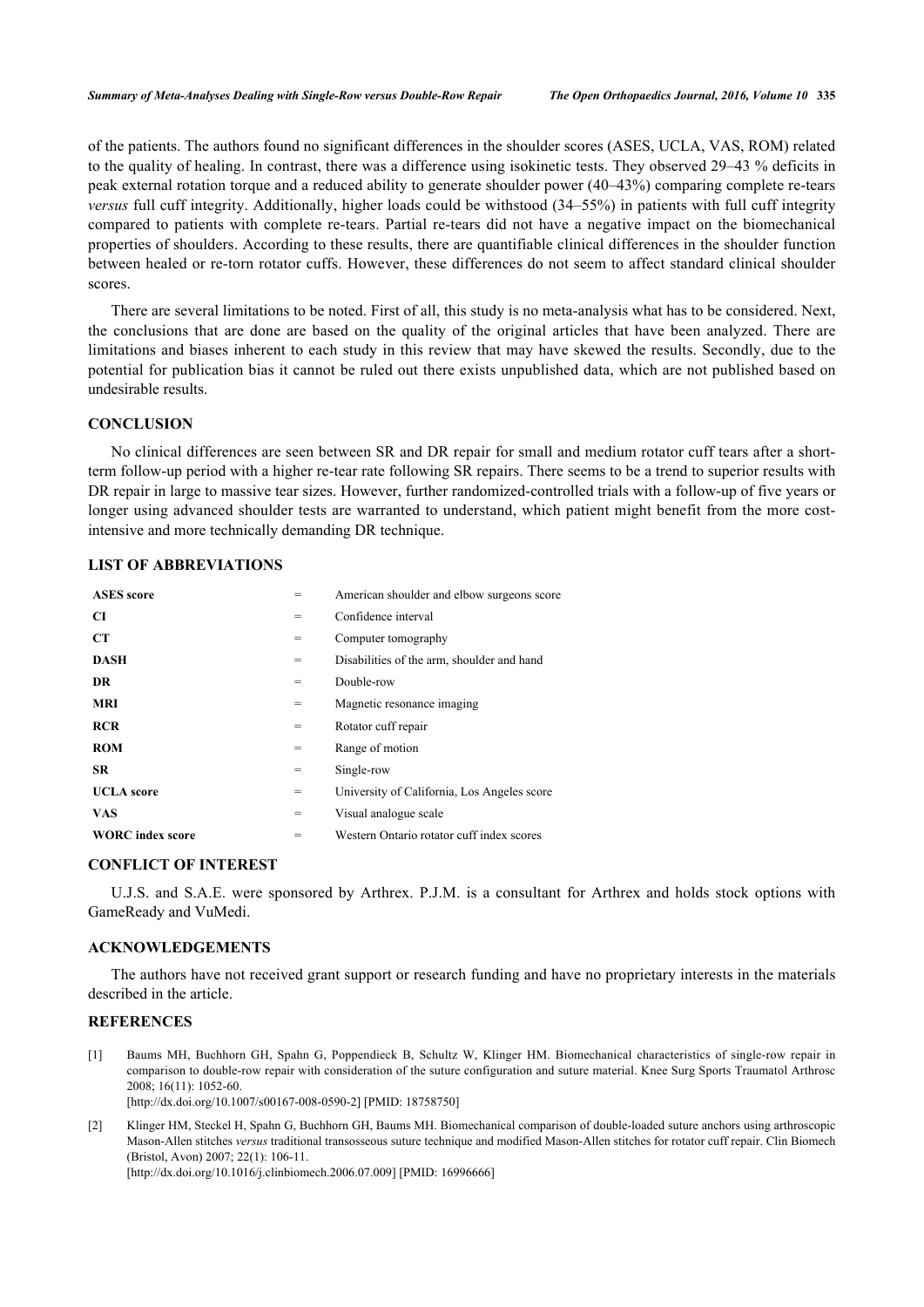#### **336** *The Open Orthopaedics Journal, 2016, Volume 10 Spiegl et al.*

- <span id="page-6-1"></span>[3] Burkhart SS, Adams CR, Burkhart SS, Schoolfield JD. A biomechanical comparison of 2 techniques of footprint reconstruction for rotator cuff repair: the SwiveLock-FiberChain construct *versus* standard double-row repair. Arthroscopy 2009; 25(3): 274-81. [\[http://dx.doi.org/10.1016/j.arthro.2008.09.024](http://dx.doi.org/10.1016/j.arthro.2008.09.024)] [PMID: [19245990\]](http://www.ncbi.nlm.nih.gov/pubmed/19245990)
- [4] Kim DH, Elattrache NS, Tibone JE, *et al.* Biomechanical comparison of a single-row *versus* double-row suture anchor technique for rotator cuff repair. Am J Sports Med 2006; 34(3): 407-14. [\[http://dx.doi.org/10.1177/0363546505281238\]](http://dx.doi.org/10.1177/0363546505281238) [PMID: [16282581](http://www.ncbi.nlm.nih.gov/pubmed/16282581)]
- [5] Lorbach O, Kieb M, Raber F, Busch LC, Kohn D, Pape D. Comparable biomechanical results for a modified single-row rotator cuff reconstruction using triple-loaded suture anchors *versus* a suture-bridging double-row repair. Arthroscopy 2012; 28(2): 178-87. [\[http://dx.doi.org/10.1016/j.arthro.2011.08.298](http://dx.doi.org/10.1016/j.arthro.2011.08.298)] [PMID: [22112611\]](http://www.ncbi.nlm.nih.gov/pubmed/22112611)
- [6] Ma CB, Comerford L, Wilson J, Puttlitz CM. Biomechanical evaluation of arthroscopic rotator cuff repairs: double-row compared with single-row fixation. J Bone Joint Surg Am 2006; 88(2): 403-10. [\[http://dx.doi.org/10.2106/JBJS.D.02887\]](http://dx.doi.org/10.2106/JBJS.D.02887) [PMID: [16452754](http://www.ncbi.nlm.nih.gov/pubmed/16452754)]
- [7] Mazzocca AD, Millett PJ, Guanche CA, Santangelo SA, Arciero RA. Arthroscopic single-row *versus* double-row suture anchor rotator cuff repair. Am J Sports Med 2005; 33(12): 1861-8. [\[http://dx.doi.org/10.1177/0363546505279575\]](http://dx.doi.org/10.1177/0363546505279575) [PMID: [16210578](http://www.ncbi.nlm.nih.gov/pubmed/16210578)]
- [8] Meier SW, Meier JD. The effect of double-row fixation on initial repair strength in rotator cuff repair: a biomechanical study. Arthroscopy 2006; 22(11): 1168-73. [\[http://dx.doi.org/10.1016/j.arthro.2006.07.004](http://dx.doi.org/10.1016/j.arthro.2006.07.004)] [PMID: [17084292\]](http://www.ncbi.nlm.nih.gov/pubmed/17084292)
- [9] Milano G, Grasso A, Zarelli D, Deriu L, Cillo M, Fabbriciani C. Comparison between single-row and double-row rotator cuff repair: a biomechanical study. Knee Surg Sports Traumatol Arthrosc 2008; 16(1): 75-80. [\[http://dx.doi.org/10.1007/s00167-007-0382-0\]](http://dx.doi.org/10.1007/s00167-007-0382-0) [PMID: [17684730](http://www.ncbi.nlm.nih.gov/pubmed/17684730)]
- [10] Nassos JT, ElAttrache NS, Angel MJ, Tibone JE, Limpisvasti O, Lee TQ. A watertight construct in arthroscopic rotator cuff repair. J Shoulder Elbow Surg 2012; 21(5): 589-96. [\[http://dx.doi.org/10.1016/j.jse.2011.04.008\]](http://dx.doi.org/10.1016/j.jse.2011.04.008)
- [11] Nelson CO, Sileo MJ, Grossman MG, Serra-Hsu F. Single-row modified mason-allen *versus* double-row arthroscopic rotator cuff repair: a biomechanical and surface area comparison. Arthroscopy 2008; 24(8): 941-8. [\[http://dx.doi.org/10.1016/j.arthro.2008.03.011](http://dx.doi.org/10.1016/j.arthro.2008.03.011)] [PMID: [18657744\]](http://www.ncbi.nlm.nih.gov/pubmed/18657744)
- [12] Smith CD, Alexander S, Hill AM, *et al.* A biomechanical comparison of single and double-row fixation in arthroscopic rotator cuff repair. J Bone Joint Surg Am 2006; 88(11): 2425-31. [\[http://dx.doi.org/10.2106/JBJS.E.00697\]](http://dx.doi.org/10.2106/JBJS.E.00697) [PMID: [17079400](http://www.ncbi.nlm.nih.gov/pubmed/17079400)]
- [13] Tuoheti Y, Itoi E, Yamamoto N, *et al.* Contact area, contact pressure, and pressure patterns of the tendon-bone interface after rotator cuff repair. Am J Sports Med 2005; 33(12): 1869-74. [\[http://dx.doi.org/10.1177/0363546505278256\]](http://dx.doi.org/10.1177/0363546505278256) [PMID: [16157853](http://www.ncbi.nlm.nih.gov/pubmed/16157853)]
- [14] van der Meijden OA, Wijdicks CA, Gaskill TR, Jansson KS, Millett PJ. Biomechanical analysis of two-tendon posterosuperior rotator cuff tear repairs: extended linked repairs and augmented repairs. Arthroscopy 2013; 29(1): 37-45. [\[http://dx.doi.org/10.1016/j.arthro.2012.07.012](http://dx.doi.org/10.1016/j.arthro.2012.07.012)] [PMID: [23276412\]](http://www.ncbi.nlm.nih.gov/pubmed/23276412)
- <span id="page-6-0"></span>[15] Baums MH, Schminke B, Posmyk A, Miosge N, Klinger HM, Lakemeier S. Effect of single- and double-row rotator cuff repair at the tendonto-bone interface: preliminary results using an in vivo sheep model. Arch Orthop Trauma Surg 2015; 135(1): 111-8. [\[http://dx.doi.org/10.1007/s00402-014-2118-1\]](http://dx.doi.org/10.1007/s00402-014-2118-1) [PMID: [25416099](http://www.ncbi.nlm.nih.gov/pubmed/25416099)]
- <span id="page-6-2"></span>[16] Bisson L, Zivaljevic N, Sanders S, Pula D. A cost analysis of single-row *versus* double-row and suture bridge rotator cuff repair methods. Knee Surg Sports Traumatol Arthrosc 2015; 23(2): 487-93. [\[http://dx.doi.org/10.1007/s00167-012-2338-2\]](http://dx.doi.org/10.1007/s00167-012-2338-2) [PMID: [23229385](http://www.ncbi.nlm.nih.gov/pubmed/23229385)]
- <span id="page-6-3"></span>[17] Brady PC, Arrigoni P, Burkhart SS. Evaluation of residual rotator cuff defects after *in vivo* single- *versus* double-row rotator cuff repairs. Arthroscopy 2006; 22(10): 1070-5. [\[http://dx.doi.org/10.1016/j.arthro.2006.05.007](http://dx.doi.org/10.1016/j.arthro.2006.05.007)] [PMID: [17027404\]](http://www.ncbi.nlm.nih.gov/pubmed/17027404)
- <span id="page-6-4"></span>[18] Charousset C, Grimberg J, Duranthon LD, Bellaiche L, Petrover D. Can a double-row anchorage technique improve tendon healing in arthroscopic rotator cuff repair?: A prospective, nonrandomized, comparative study of double-row and single-row anchorage techniques with computed tomographic arthrography tendon healing assessment. Am J Sports Med 2007; 35(8): 1247-53. [\[http://dx.doi.org/10.1177/0363546507301661\]](http://dx.doi.org/10.1177/0363546507301661) [PMID: [17452513](http://www.ncbi.nlm.nih.gov/pubmed/17452513)]
- <span id="page-6-5"></span>[19] Carbonel I, Martinez AA, Calvo A, Ripalda J, Herrera A. Single-row *versus* double-row arthroscopic repair in the treatment of rotator cuff tears: a prospective randomized clinical study. Int Orthop 2012; 36(9): 1877-83. [\[http://dx.doi.org/10.1007/s00264-012-1559-9\]](http://dx.doi.org/10.1007/s00264-012-1559-9) [PMID: [22584619](http://www.ncbi.nlm.nih.gov/pubmed/22584619)]
- [20] Denard PJ, Jiwani AZ, Lädermann A, Burkhart SS. Long-term outcome of arthroscopic massive rotator cuff repair: the importance of doublerow fixation. Arthroscopy 2012; 28(7): 909-15. [\[http://dx.doi.org/10.1016/j.arthro.2011.12.007](http://dx.doi.org/10.1016/j.arthro.2011.12.007)] [PMID: [22365267\]](http://www.ncbi.nlm.nih.gov/pubmed/22365267)
- [21] Duquin TR, Buyea C, Bisson LJ. Which method of rotator cuff repair leads to the highest rate of structural healing? A systematic review. Am J Sports Med 2010; 38(4): 835-41. [\[http://dx.doi.org/10.1177/0363546509359679\]](http://dx.doi.org/10.1177/0363546509359679) [PMID: [20357403](http://www.ncbi.nlm.nih.gov/pubmed/20357403)]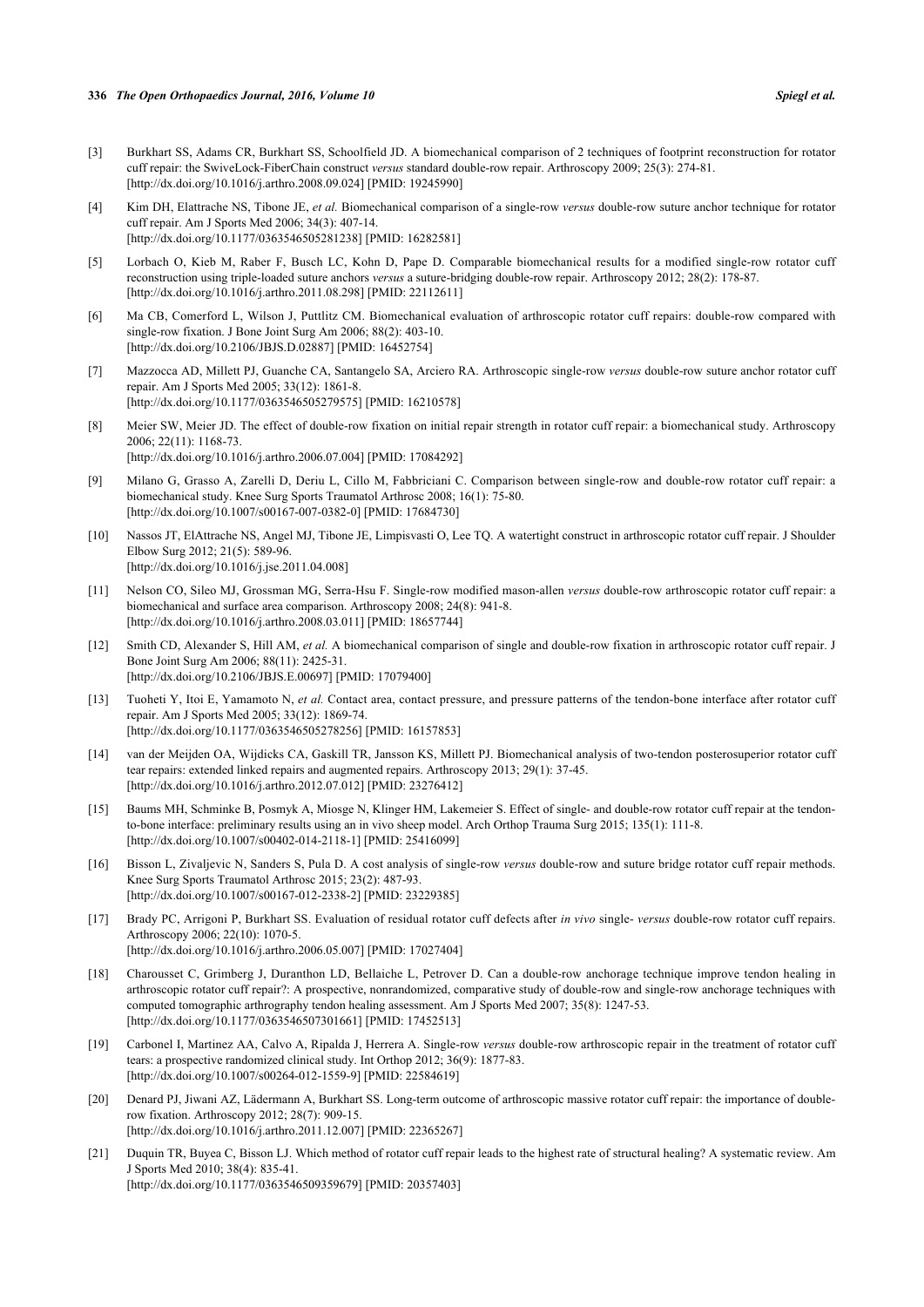- <span id="page-7-16"></span>[22] Lapner PL, Sabri E, Rakhra K, *et al.* A multicenter randomized controlled trial comparing single-row with double-row fixation in arthroscopic rotator cuff repair. J Bone Joint Surg Am 2012; 94(14): 1249-57. [\[http://dx.doi.org/10.2106/JBJS.K.00999\]](http://dx.doi.org/10.2106/JBJS.K.00999) [PMID: [22810395](http://www.ncbi.nlm.nih.gov/pubmed/22810395)]
- [23] Mahar A, Tamborlane J, Oka R, Esch J, Pedowitz RA. Single-row suture anchor repair of the rotator cuff is biomechanically equivalent to double-row repair in a bovine model. Arthroscopy 2007; 23(12): 1265-70. [\[http://dx.doi.org/10.1016/j.arthro.2007.07.010](http://dx.doi.org/10.1016/j.arthro.2007.07.010)] [PMID: [18063168\]](http://www.ncbi.nlm.nih.gov/pubmed/18063168)
- <span id="page-7-14"></span>[24] Sugaya H, Maeda K, Matsuki K, Moriishi J. Functional and structural outcome after arthroscopic full-thickness rotator cuff repair: single-row *versus* dual-row fixation. Arthroscopy 2005; 21(11): 1307-16. [\[http://dx.doi.org/10.1016/j.arthro.2005.08.011](http://dx.doi.org/10.1016/j.arthro.2005.08.011)] [PMID: [16325080\]](http://www.ncbi.nlm.nih.gov/pubmed/16325080)
- <span id="page-7-0"></span>[25] Tudisco C, Bisicchia S, Savarese E, *et al.* Single-row *vs.* double-row arthroscopic rotator cuff repair: clinical and 3 Tesla MR arthrography results. BMC Musculoskelet Disord 2013; 14: 43. [\[http://dx.doi.org/10.1186/1471-2474-14-43\]](http://dx.doi.org/10.1186/1471-2474-14-43) [PMID: [23351978](http://www.ncbi.nlm.nih.gov/pubmed/23351978)]
- <span id="page-7-1"></span>[26] Aydin N, Kocaoglu B, Guven O. Single-row *versus* double-row arthroscopic rotator cuff repair in small- to medium-sized tears. J Shoulder Elbow Surg 2010; 19(5): 722-5.
- [27] Buess E, Waibl B, Vogel R, Seidner R. A comparative clinical evaluation of arthroscopic single-row *versus* double-row supraspinatus tendon repair. Acta Orthop Belg 2009; 75(5): 588-94. [PMID: [19999868\]](http://www.ncbi.nlm.nih.gov/pubmed/19999868)
- <span id="page-7-11"></span>[28] Burks RT, Crim J, Brown N, Fink B, Greis PE. A prospective randomized clinical trial comparing arthroscopic single- and double-row rotator cuff repair: magnetic resonance imaging and early clinical evaluation. Am J Sports Med 2009; 37(4): 674-82. [\[http://dx.doi.org/10.1177/0363546508328115\]](http://dx.doi.org/10.1177/0363546508328115) [PMID: [19204365](http://www.ncbi.nlm.nih.gov/pubmed/19204365)]
- <span id="page-7-3"></span>[29] DeHaan AM, Axelrad TW, Kaye E, Silvestri L, Puskas B, Foster TE. Does double-row rotator cuff repair improve functional outcome of patients compared with single-row technique? A systematic review. Am J Sports Med 2012; 40(5): 1176-85. [\[http://dx.doi.org/10.1177/0363546511428866\]](http://dx.doi.org/10.1177/0363546511428866) [PMID: [22156169](http://www.ncbi.nlm.nih.gov/pubmed/22156169)]
- <span id="page-7-12"></span>[30] Franceschi F, Ruzzini L, Longo UG, *et al.* Equivalent clinical results of arthroscopic single-row and double-row suture anchor repair for rotator cuff tears: a randomized controlled trial. Am J Sports Med 2007; 35(8): 1254-60. [\[http://dx.doi.org/10.1177/0363546507302218\]](http://dx.doi.org/10.1177/0363546507302218) [PMID: [17554104](http://www.ncbi.nlm.nih.gov/pubmed/17554104)]
- <span id="page-7-13"></span>[31] Grasso A, Milano G, Salvatore M, Falcone G, Deriu L, Fabbriciani C. Single-row *versus* double-row arthroscopic rotator cuff repair: a prospective randomized clinical study. Arthroscopy 2009; 25(1): 4-12. [\[http://dx.doi.org/10.1016/j.arthro.2008.09.018](http://dx.doi.org/10.1016/j.arthro.2008.09.018)] [PMID: [19111212\]](http://www.ncbi.nlm.nih.gov/pubmed/19111212)
- <span id="page-7-15"></span>[32] Koh KH, Kang KC, Lim TK, Shon MS, Yoo JC. Prospective randomized clinical trial of single- *versus* double-row suture anchor repair in 2 to 4-cm rotator cuff tears: clinical and magnetic resonance imaging results. Arthroscopy 2011; 27(4): 453-62. [\[http://dx.doi.org/10.1016/j.arthro.2010.11.059](http://dx.doi.org/10.1016/j.arthro.2010.11.059)] [PMID: [21444007\]](http://www.ncbi.nlm.nih.gov/pubmed/21444007)
- [33] Nho SJ, Slabaugh MA, Seroyer ST, *et al.* Does the literature support double-row suture anchor fixation for arthroscopic rotator cuff repair? A systematic review comparing double-row and single-row suture anchor configuration. Arthroscopy 2009; 25(11): 1319-28. [\[http://dx.doi.org/10.1016/j.arthro.2009.02.005](http://dx.doi.org/10.1016/j.arthro.2009.02.005)] [PMID: [19896055\]](http://www.ncbi.nlm.nih.gov/pubmed/19896055)
- <span id="page-7-4"></span>[34] Prasathaporn N, Kuptniratsaikul S, Kongrukgreatiyos K. Single-row repair *versus* double-row repair of full-thickness rotator cuff tears. Arthroscopy 2011; 27(7): 978-85. [\[http://dx.doi.org/10.1016/j.arthro.2011.01.014](http://dx.doi.org/10.1016/j.arthro.2011.01.014)] [PMID: [21693349\]](http://www.ncbi.nlm.nih.gov/pubmed/21693349)
- <span id="page-7-5"></span>[35] Sheibani-Rad S, Giveans MR, Arnoczky SP, Bedi A. Arthroscopic single-row *versus* double-row rotator cuff repair: a meta-analysis of the randomized clinical trials. Arthroscopy 2013; 29(2): 343-8. [\[http://dx.doi.org/10.1016/j.arthro.2012.11.019](http://dx.doi.org/10.1016/j.arthro.2012.11.019)] [PMID: [23369480\]](http://www.ncbi.nlm.nih.gov/pubmed/23369480)
- <span id="page-7-2"></span>[36] Wall LB, Keener JD, Brophy RH. Clinical outcomes of double-row *versus* single-row rotator cuff repairs. Arthroscopy 2009; 25(11): 1312-8. [\[http://dx.doi.org/10.1016/j.arthro.2009.08.009](http://dx.doi.org/10.1016/j.arthro.2009.08.009)] [PMID: [19896054\]](http://www.ncbi.nlm.nih.gov/pubmed/19896054)
- <span id="page-7-6"></span>[37] Millett PJ, Warth RJ, Dornan GJ, Lee JT, Spiegl UJ. Clinical and structural outcomes after arthroscopic single-row *versus* double-row rotator cuff repair: a systematic review and meta-analysis of level I randomized clinical trials. J Shoulder Elbow Surg 2014; 23(4): 586-97. [\[http://dx.doi.org/10.1016/j.jse.2013.10.006\]](http://dx.doi.org/10.1016/j.jse.2013.10.006)
- <span id="page-7-10"></span>[38] Xu C, Zhao J, Li D. Meta-analysis comparing single-row and double-row repair techniques in the arthroscopic treatment of rotator cuff tears. J Shoulder Elbow Surg 2014; 23(2): 182-8. [\[http://dx.doi.org/10.1016/j.jse.2013.08.005\]](http://dx.doi.org/10.1016/j.jse.2013.08.005)
- <span id="page-7-8"></span>[39] Chen M, Xu W, Dong Q, Huang Q, Xie Z, Mao Y. Outcomes of single-row *versus* double-row arthroscopic rotator cuff repair: a systematic review and meta-analysis of current evidence. Arthroscopy 2013; 29(8): 1437-49. [\[http://dx.doi.org/10.1016/j.arthro.2013.03.076](http://dx.doi.org/10.1016/j.arthro.2013.03.076)] [PMID: [23711754\]](http://www.ncbi.nlm.nih.gov/pubmed/23711754)
- <span id="page-7-9"></span>[40] Zhang Q, Ge H, Zhou J, Yuan C, Chen K, Cheng B. Single-row or double-row fixation technique for full-thickness rotator cuff tears: a metaanalysis. PLoS One 2013; 8(7): e68515. [\[http://dx.doi.org/10.1371/journal.pone.0068515](http://dx.doi.org/10.1371/journal.pone.0068515)] [PMID: [23874649\]](http://www.ncbi.nlm.nih.gov/pubmed/23874649)
- <span id="page-7-7"></span>[41] Perser K, Godfrey D, Bisson L. Meta-analysis of clinical and radiographic outcomes after arthroscopic single-row *versus* double-row rotator cuff repair. Sports Health 2011; 3(3): 268-74.